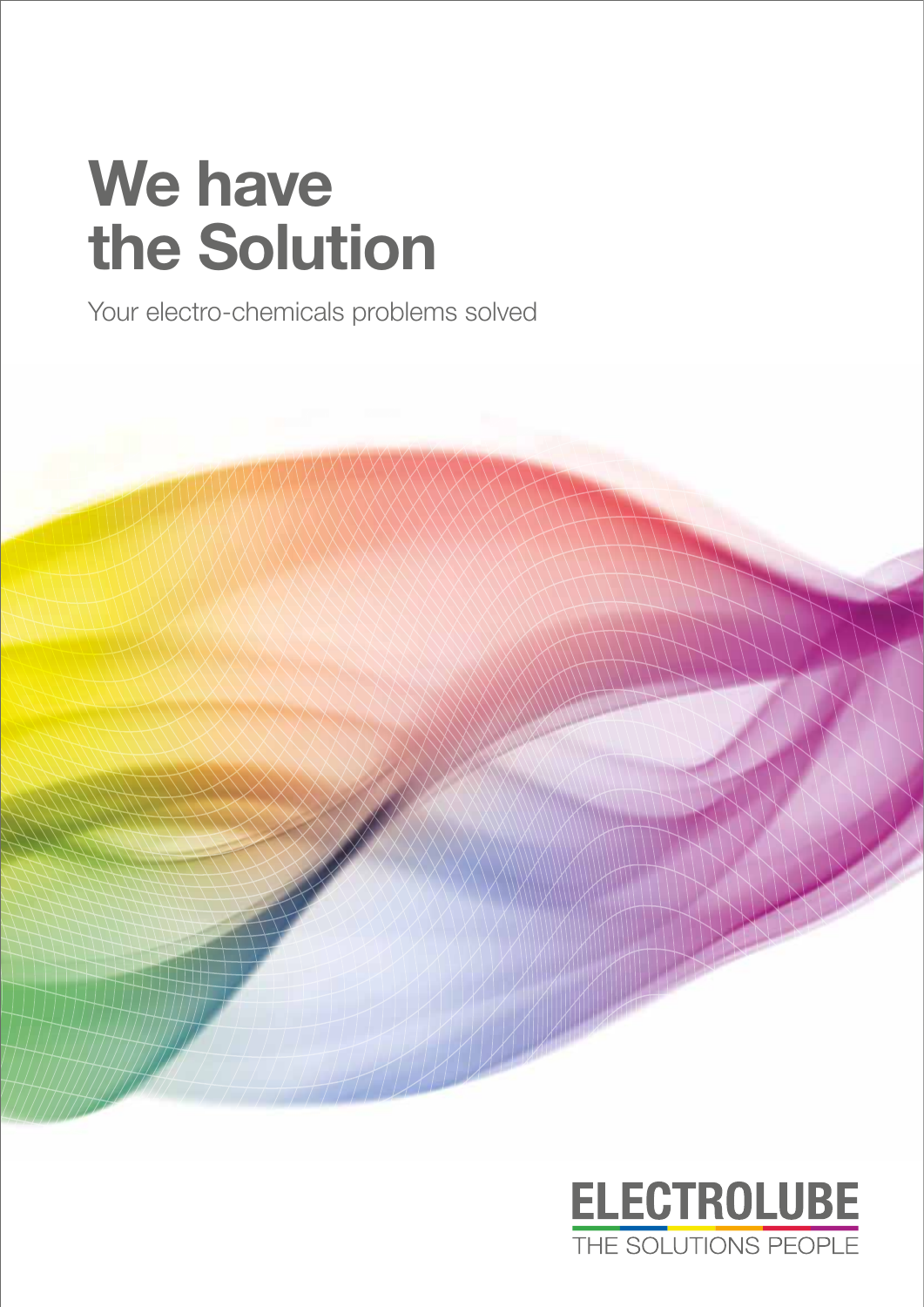

# **From the first contact**

You can trace Electrolube's roots back to 1941, when Henry Kingsbury formed Kingsbury Components to manufacture volume controls. It was here that Henry formulated a specialist oil, that enhanced the electrical performance and lifetime of the contact surface in addition to reducing friction of moving parts.

This breakthrough was the catalyst for a whole range of contact lubricants, forming the basis of the company now known as Electrolube. As global specialists in all aspects of formulated chemical products for the electronics industry, Electrolube also offer a vast array of products including thermal management materials, conformal coatings, encapsulation resins, electronic cleaning solutions and general maintenance products.

With a presence in 55 countries and expanding, our ethos in innovation and service remains strong.

# **Our mission statement**

"To strive to exceed our customers' expectations with innovative new products and the highest possible levels of customer service."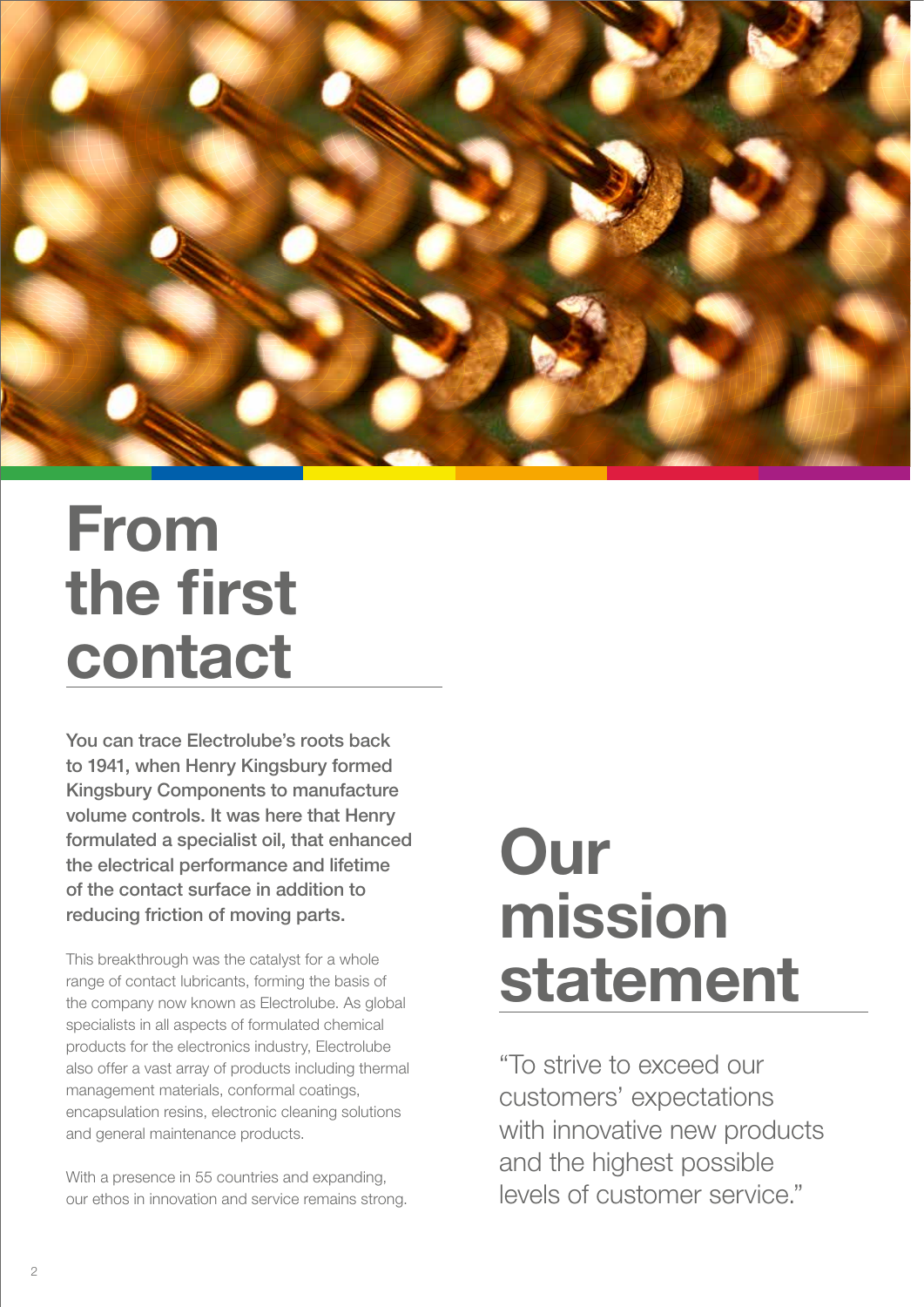"You can always rely on Electrolube to supply a quality product. They're like another department in our company – there's always someone there to help find a solution." End user

### **Exceeding expectations the world over**

With our expansive product range of formulated chemical products, we supply leading manufacturers of electronic, industrial and domestic devices for a variety of industries, thus offering the 'complete solution' at all levels of production.

With a strong emphasis on both research and collaboration, we are constantly developing new and environmentally friendly solutions for our customers, old and new.

Because we're represented in over 50 countries, our disciplined network of subsidiaries and distributors can offer all our customers genuine security of scale. This robust supply chain means that when the unexpected happens, we're still capable of delivering a truly bespoke service anywhere in the world.

## **Real people you can talk to**

Our unrivalled, very personal customer service also extends to every corner of the world. You can rely on our fully trained staff to be knowledgeable and up to speed with the latest technological developments. Having a named single point of contact helps ensure we work closely with our customers, solving problems in the most efficient way possible.

#### **Extending our personal touch to every sector**

Our products are integral to the manufacture and maintenance of electrical and electronic components and assemblies in many sectors:

- Automotive
- Military
- Aerospace
- Transport
- Marine
- Telecommunications
- Medical

### **Simply better solutions**

- Consumer electronics
- Industrial electronics
- Traction
- Utilities
- Education
- Service, repair and maintenance

All our product ranges are manufactured at our BS EN ISO 9001 accredited factories in the UK and China. They're available in multi lingual and versatile packaging which includes: pumps, aerosols, syringes, tubes, pens, sachets, and small tins. Most of our products are also available in bulk.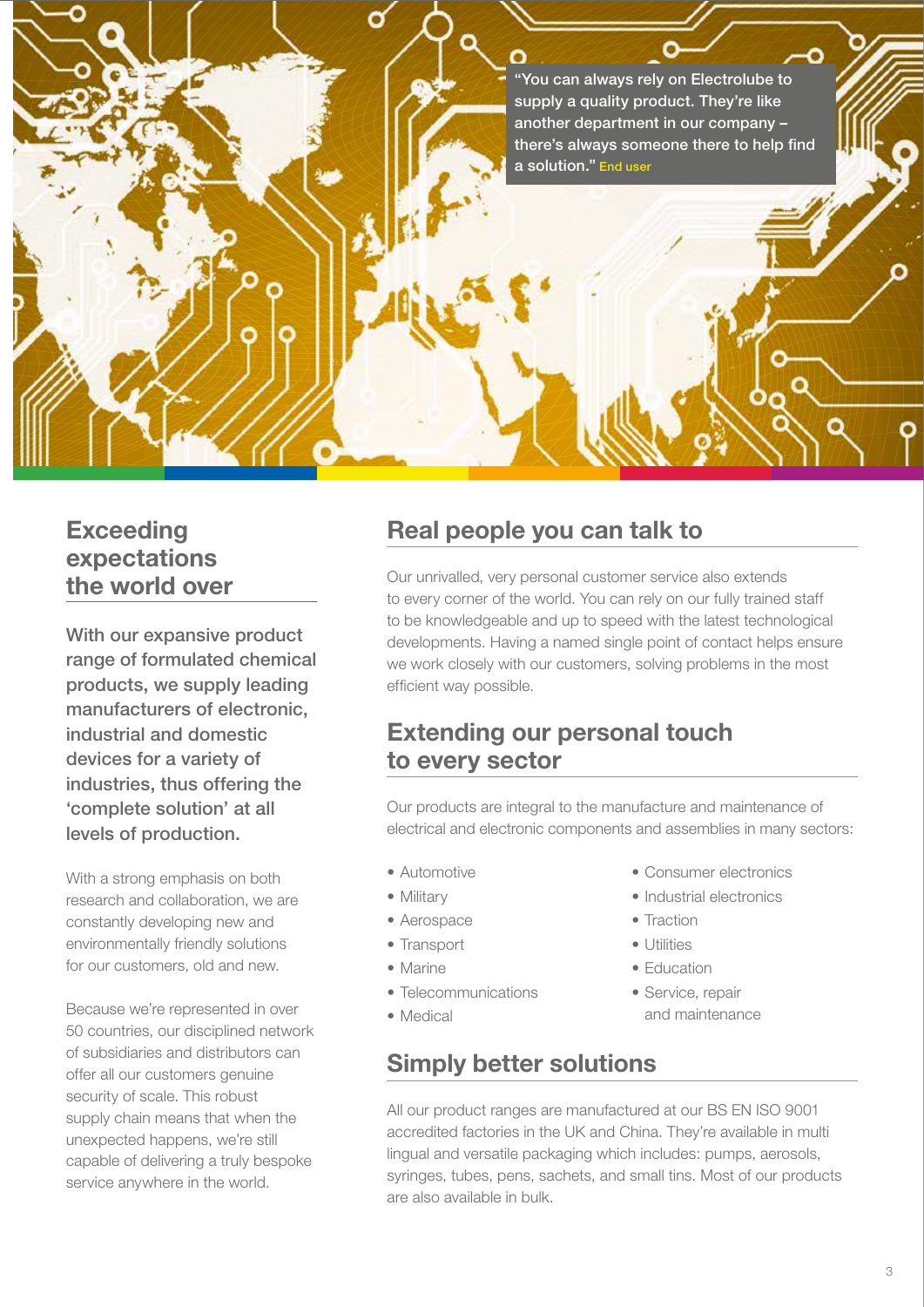



## **Cleaning**

Cleaning is an essential process within electronics manufacture and has been used for many years to remove potentially harmful contaminants during PCB manufacture. Such contaminants include flux, solder and adhesive residues, and other more general contaminants such as dust and debris present from other manufacturing processes.

Effective cleaning will improve your products' lifetime by ensuring good surface resistance and by preventing current leakage leading to PCB failure. Although many applications now utilise 'no-clean' technologies, there are many stages of production where cleaning is still required; for example, the removal of any contaminants to ensure effective adhesion of any protective media applied.

Our cleaning range includes:

- Flux Removal
- Metal Degreasing
- Flammable & Non-flammable
- Bulk & Aerosol
- Water & Solvent Based

## **Conformal Coatings**

Offering performance in-line with and far exceeding the requirements of industry standards, our conformal coatings are designed to protect printed circuit boards and related equipment from their environment. Typically applied at 25-75µm, these coatings 'conform' to the contours of the board allowing for excellent protection and coverage, ultimately extending the working life of the PCB.

Working closely with our customers from the design stage, we can offer expertise in product selection and application, helping to meet today's demands for miniaturisation, reliability and efficient production processes.

As suppliers to the automotive, marine, military and domestic markets for many years, our range of products includes:

- Solvent removable and solvent resistance coatings
- Acrylic, Silicone, Polyurethane and Hybrid Materials
- Low VOC options
- Thinners and masking products
- IPC, UL and MIL approved products



### **Encapsulation Resins**

Our encapsulation resins are complimentary to the conformal coating products, offering enhanced protection in very challenging environments, including; high humidity conditions, vibration, thermal or physical shock and general contamination. With an ever expanding range of products available, we can tailor our formulations to suit your needs.

Once again working with customers at the design stage, we can offer assistance in considering all variables involved. Whether it be end-use conditions or requirements for successful application of our resins, we are here to offer the highest level of support in product selection and use. With UL approved products also on offer, our materials are often used for many industries in the following applications:

- PCB Encapsulation
- Cable Jointing
- Sealing and Protection



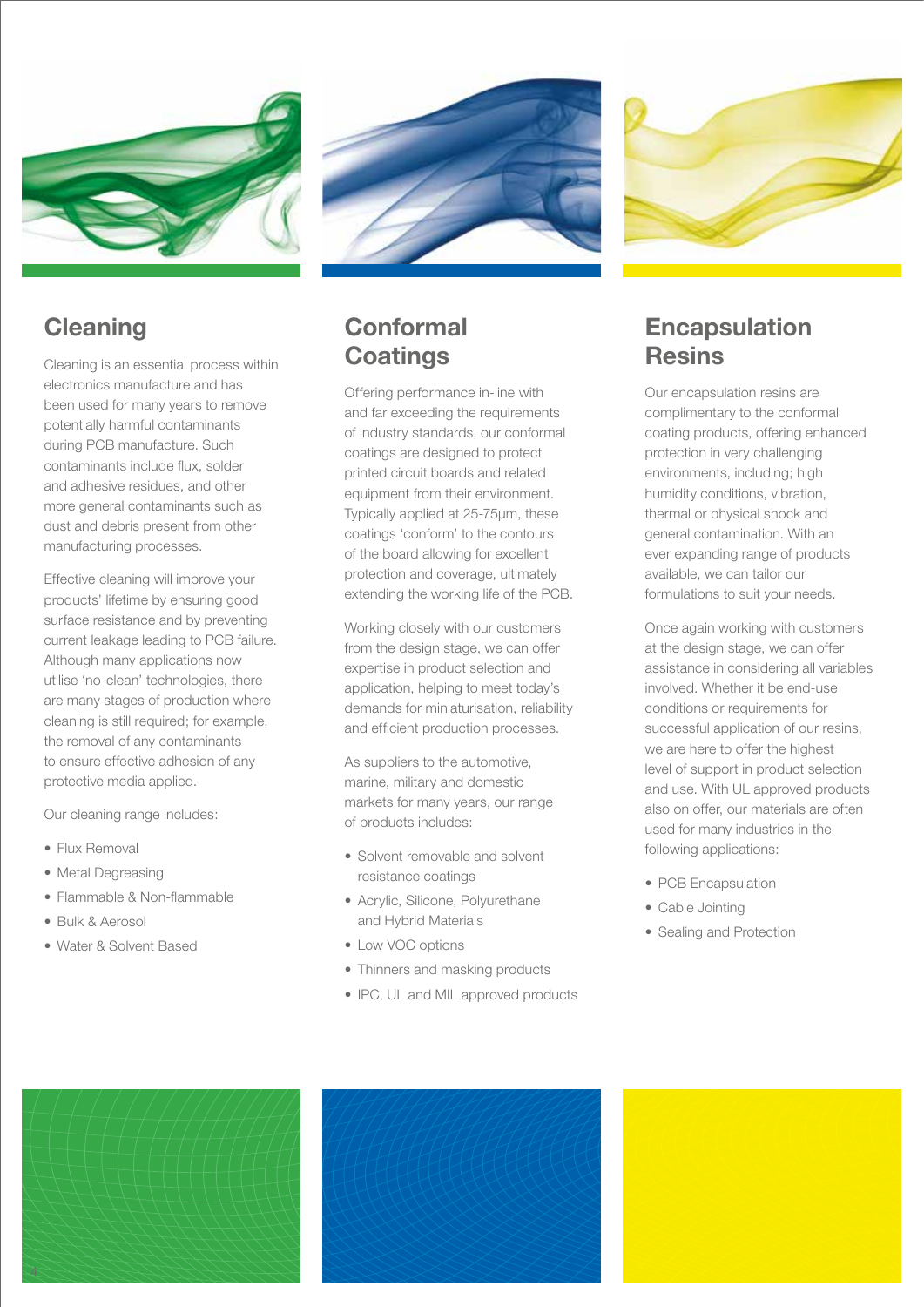



### **Thermal Management**

During use, some electronic components can generate significant amounts of heat. Failure to effectively dissipate this heat away from the component and the device can lead to reliability concerns and reduced operational lifetimes.

Our product range includes thermal interface materials to improve the effective surface area of mating materials, where heat is being dissipated from one to another. These materials are offered in the form of non-curing pastes as well as curable, bonding products such as silicone RTV's. In addition, thermally conductive encapsulation resins are also available to dissipate the heat away from an entire device.

With increasing requirements for efficient electronic products at ever decreasing sizes, thermal management products are becoming more and more essential to the reliability of electronic devices.

- Non-silicone and silicone-based products
- Curing and non-curing options
- RTV's and Thermal Adhesives
- Encapsulation Resins

### **Contact Lubrication**

Since their invention we have earned an unsurpassed reputation for the manufacture and supply of specialist contact lubricants to the automotive, military, aerospace, industrial and domestic switch manufacturing sectors. The range has been developed over the years to accommodate many advances in such rapidly advancing industries; combining excellent electrical properties and lubricity with plastics compatibility.

Offering enhanced performance and lifetime of all types of switches and contacts, our lubricants provide a smooth, high quality feel of moving parts, resulting in their use by major automotive brands around the world.

With a wide range of well-established products combined with our technical expertise, we have the winning formula to finding the very best solution for your needs.

Contact lubricants are used for many different purposes:

- Extending the operating life of switches
- Improving signal quality
- Reducing operating temperature
- Control switch 'feel'
- Prevent contamination



## **Maintenance and Service Aids**

As a compliment to our standard range of products, we also manufacture a wide selection of maintenance and service aids. Conveniently packaged as aerosols, pump sprays, syringes, tubes, pens, sachets and small tins, they are used every day by mobile mechanics and service engineers.

- Air dusters
- Freezer sprays
- Hard surface cleaners
- Cyanoacrylate adhesives
- Contact cleaners
- Lubricants
- Tamper evident seals
- High quality paints
- Galvanising sprays
- Polyurethane foam
- Graffiti removers





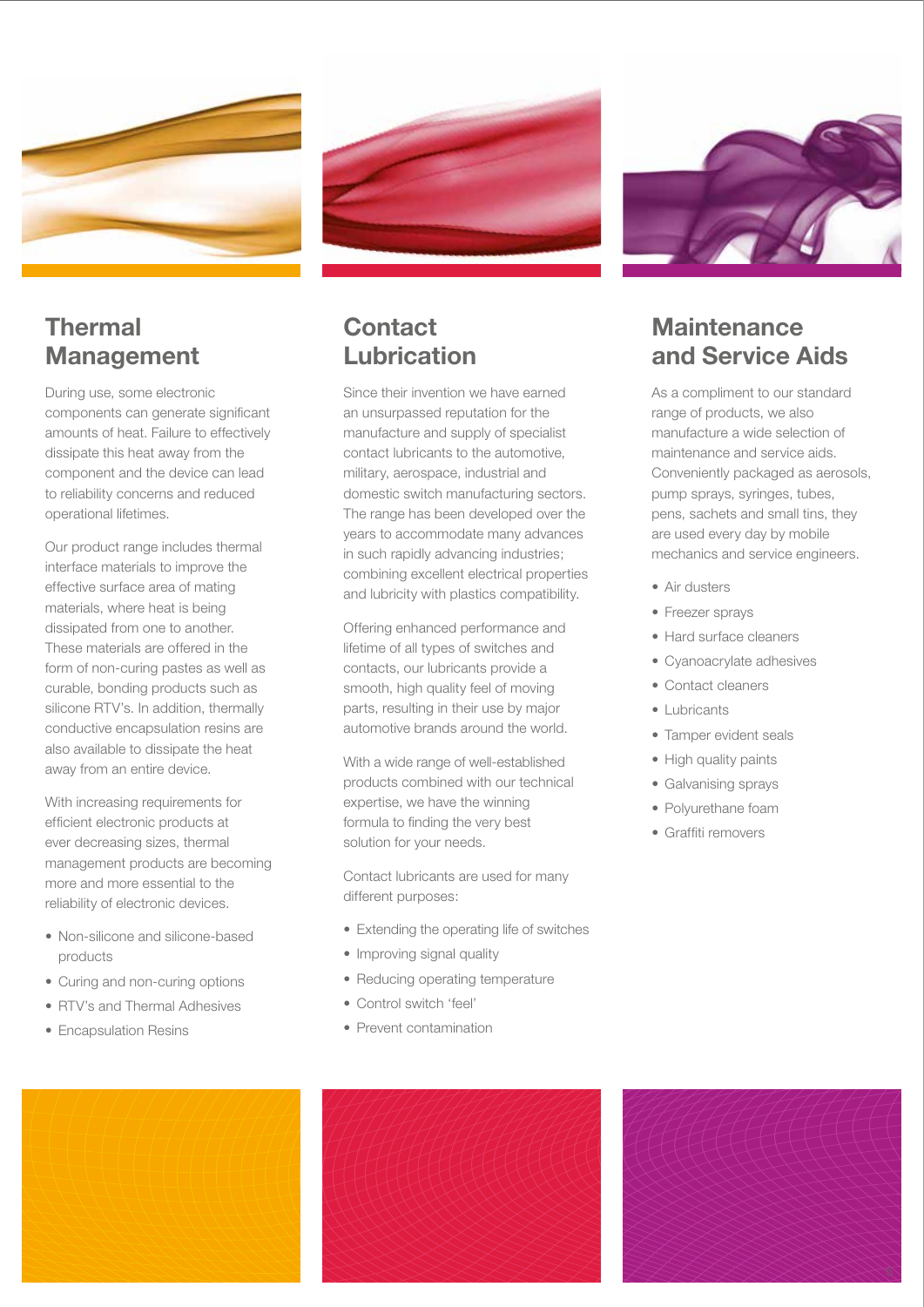"Electrolube are always available and very helpful. You shouldn't have to chase suppliers – I never have to with Electrolube." Distributor

### **Committed to improving our environmental performance**

We have a responsibility towards the environment and the impact our business has on it – locally and globally. That's why we aim to prevent pollution, through the implementation of an Environmental Management System.

#### This is how we intend to achieve this goal:

- Comply fully with all relevant environmental legislation and follow best industrial practice.
- Encourage full participation and commitment of all employees in the production processes on environmental issues.
- Reduce our impact on the environment through the adoption of waste reduction and recycling practices wherever practical.
- Ensure that all the materials used are unloaded, used, stored and disposed of in an environmentally responsible manner.
- Ensure that the environmental management system is fully documented and reviewed to ensure sound environmental practice and achieve continual improvement.
- Find ways to minimise energy consumption.
- Review the environmental impact of future plant, equipment and locations prior to its purchase and use.
- Cooperate with the public, customer and other interested parties on environmental issues.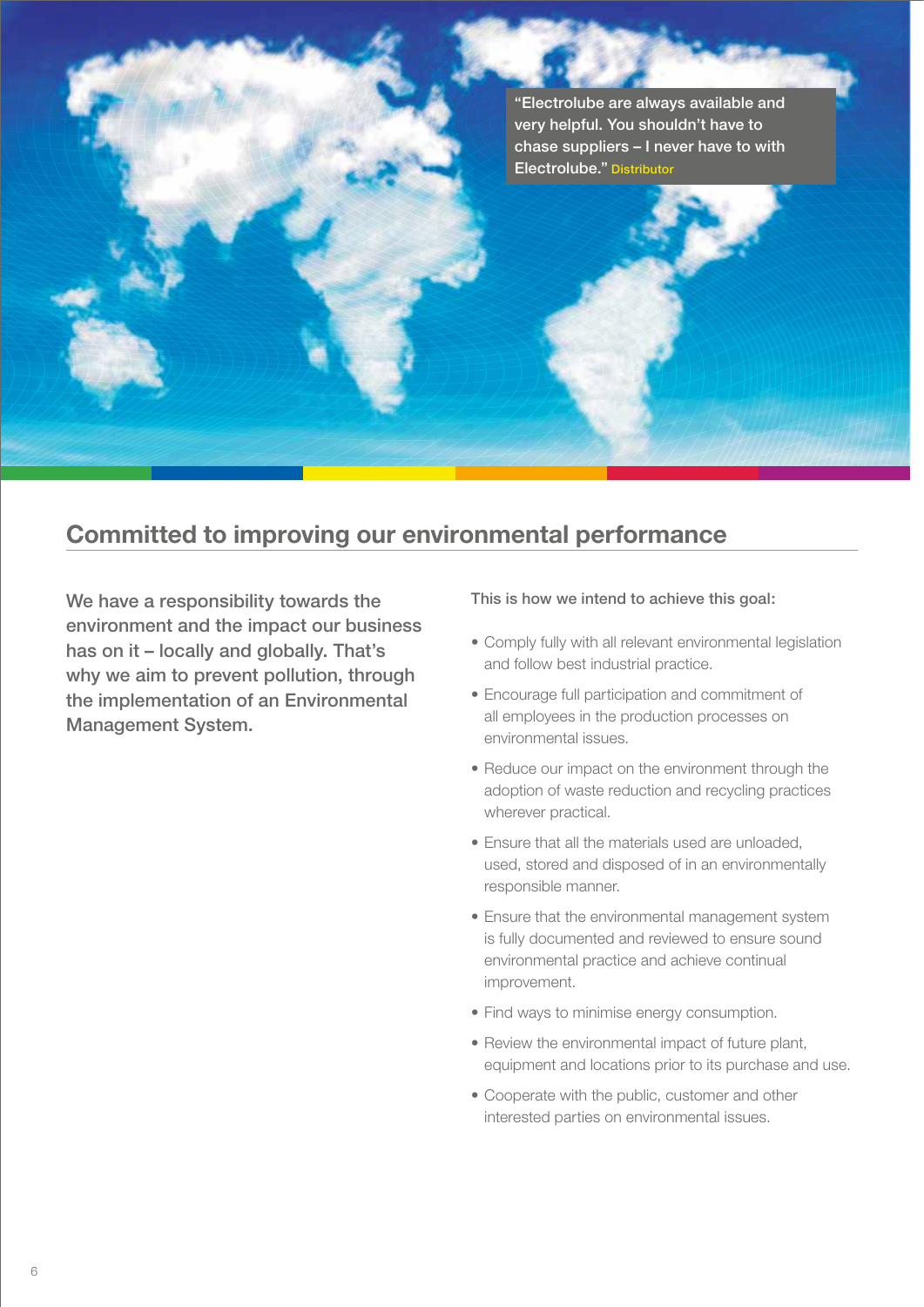

#### **REACH**

The main aims for a new chemical strategy are to improve the protection and awareness of the risks of chemicals to human health and the environment whilst enhancing the development of the EU chemicals industry.

#### The new chemical strategy involves the Registration, Evaluation and Authorisation of Chemicals – the REACH system.

The current European Legislations for chemical substances incorporates many different Directives and Regulations and includes different rules for 'existing' and 'new' chemicals. It has been decided that this system does not provide enough information about the effects of the majority of chemicals on human health and the environment. Overall, the identification and assessment of risks have proved to be slow, hindering research and development in the EU chemicals industry.

REACH has been designed around the idea that industry itself has a certain level of knowledge of the chemicals and substances used and, in turn, manages potential risks of them and associated products. Authorities will ensure that industry is meeting the requirements of REACH, especially

concentrating on those substances of very high concern. REACH also creates a single system whereby both 'new' and 'existing' chemicals are controlled under the legislation.

REACH is a comprehensive regulation that encompasses manufacturers, importers and downstream users. Data sharing will be required to reduce testing on vertebrae animals and a classification and labelling inventory of dangerous substances will be introduced.

The pre-registration stage began on 1st June 2008 and registration deadlines for chemicals are varied depending on quantity. The identification of Substances of Very High Concern (SVHC) is currently underway; it is an ongoing process with an updated 'candidates list' being produced as required. Implementation of REACH will span over approximately 11 years.

Electrolube is fully aware of the requirements of REACH and the dates by which various parts must be implemented. A team leader and task force have been set up and we are working with both our raw material suppliers and customers to ensure full compliance with REACH at every stage.

For more information please contact REACH@hkw.co.uk